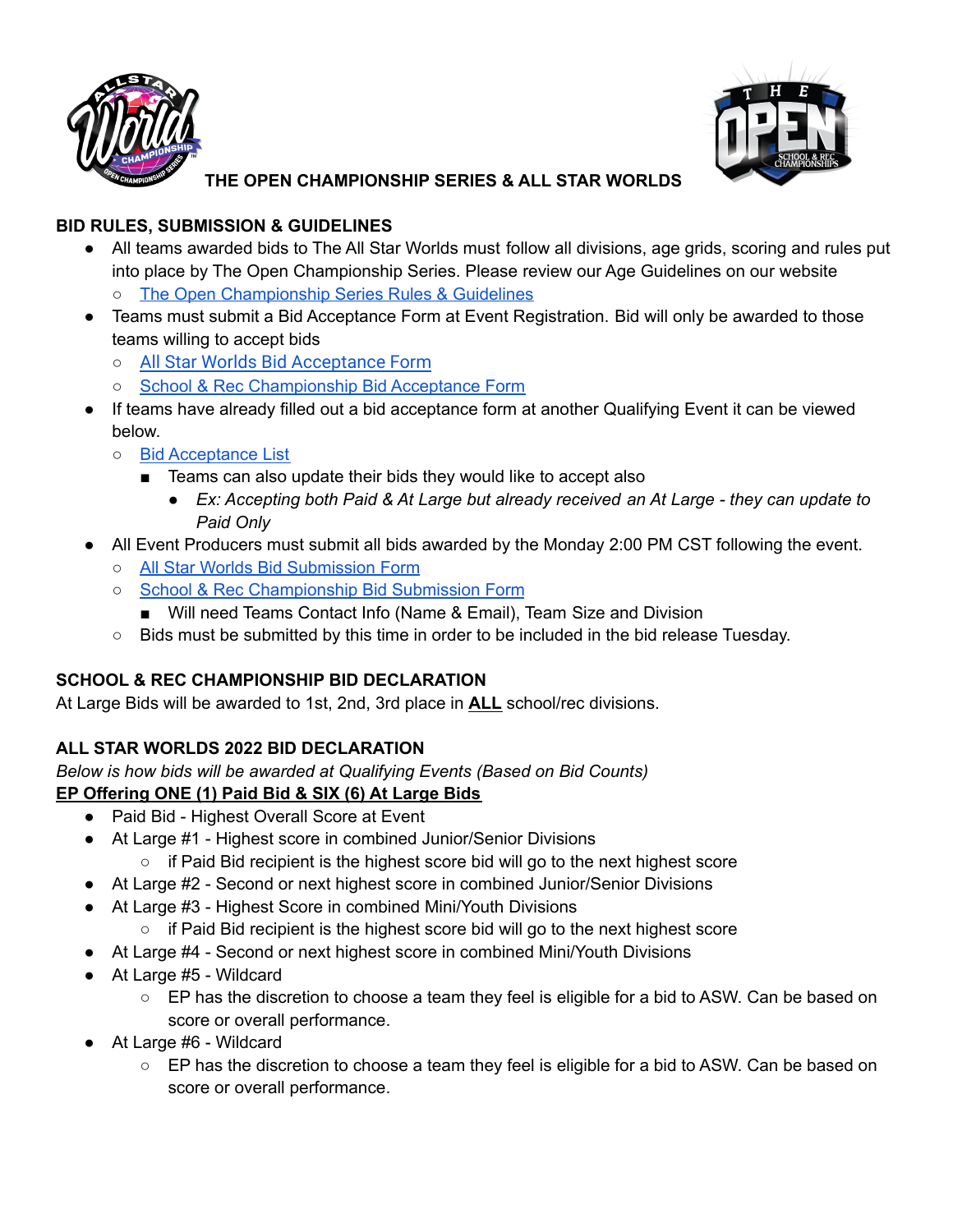### **EP Offering TWO (2) Paid Bids & NINE (9) At Large Bids**

- Paid Bid #1 Highest Overall Score at Event
- Paid Bid #2 Second Highest Overall Score at Event
- At Large #1 Highest score in combined Junior/Senior Divisions
	- $\circ$  if Paid Bid recipient is the highest score bid will go to the next highest score
- At Large #2 Second or next highest score in combined Junior/Senior Divisions
	- $\circ$  if Paid Bid recipient is the second highest score bid will go to the next highest score
- At Large #3 Third or next highest score in combined Junior/Senior Divisions
- At Large #4 Highest score in combined Mini/Youth Divisions
	- $\circ$  if Paid Bid recipient is the highest score bid will go to the next highest score
- At Large #5 Second or next highest score in combined Mini/Youth Divisions
	- $\circ$  if Paid Bid recipient is the highest score bid will go to the next highest score
- At Large #6 Third or next highest score in combined Mini/Youth Divisions
- At Large #7 Wildcard
	- EP has the discretion to choose a team they feel is eligible for a bid to ASW. Can be based on score or overall performance.
- At Large #8 Wildcard
	- EP has the discretion to choose a team they feel is eligible for a bid to ASW. Can be based on score or overall performance.
- At Large #9 Wildcard
	- EP has the discretion to choose a team they feel is eligible for a bid to ASW. Can be based on score or overall performance.

### **EP Offering THREE (3) Paid Bids & 12 At Large Bids**

- Paid Bid #1 Highest Overall Score at Event
- Paid Bid #2 Second Highest Overall Score at Event
- Paid Bid #3 Third Highest Overall Score at Event
- At Large #1 Highest score in combined Junior/Senior Divisions
	- $\circ$  if Paid Bid recipient is the highest score bid will go to the next highest score
- At Large #2 Second or next highest score in combined Junior/Senior Divisions  $\circ$  if Paid Bid recipient is the second highest score bid will go to the next highest score
- At Large #3 Third or next highest score in combined Junior/Senior Divisions
	- $\circ$  if Paid Bid recipient is the second highest score bid will go to the next highest score
- At Large #4 Fourth or next highest score in combined Junior/Senior Divisions
- At Large #5 Highest score in combined Mini/Youth Divisions
	- $\circ$  if Paid Bid recipient is the highest score bid will go to the next highest score
- At Large #6 Second or next highest score in combined Mini/Youth Divisions
	- $\circ$  if Paid Bid recipient is the highest score bid will go to the next highest score
- At Large #7 Third or next highest score in combined Mini/Youth Divisions
- $\circ$  if Paid Bid recipient is the second highest score bid will go to the next highest score
- At Large #8 Fourth or next highest score in combined Mini/Youth Divisions
- At Large #9 Wildcard
	- EP has the discretion to choose a team they feel is eligible for a bid to ASW. Can be based on score or overall performance.
- At Large #10 Wildcard